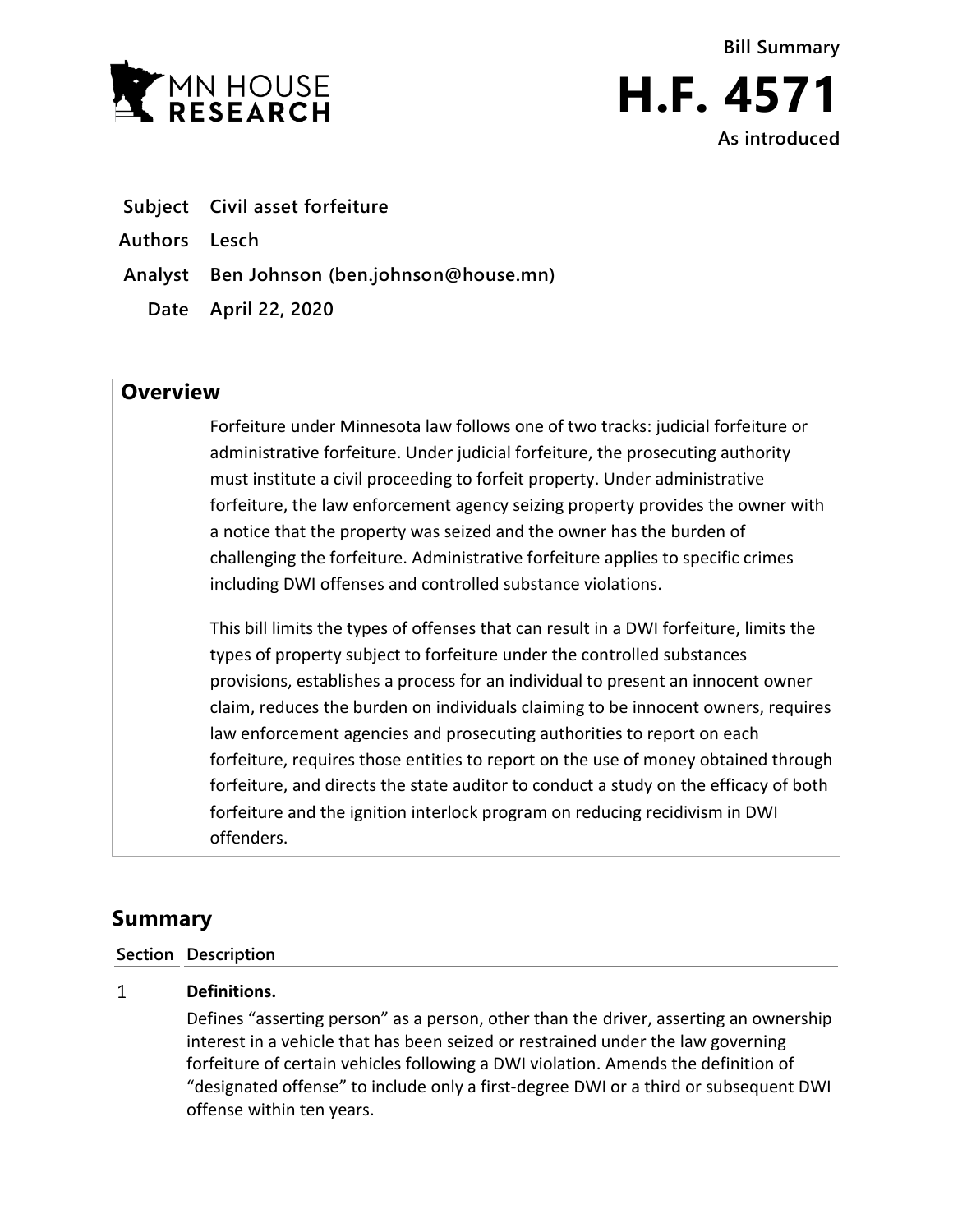# $\overline{2}$ **Limitations on vehicle forfeiture.**

Strikes the paragraph making a vehicle subject to forfeiture if the driver fails to appear for a scheduled court appearance with respect to a designated offense and fails to voluntarily surrender within 48 hours of that required appearance. Strikes the existing provisions related to innocent owners which are replaced by section 3 of the bill.

# 3 **Innocent owner.**

**(a)** Permits a person, other than the driver of a vehicle that has been seized, to assert a claim to being an innocent owner by notifying the prosecuting authority in writing within 60 days of receiving the notice of seizure.

**(b)** Permits a prosecuting authority to release a vehicle to the asserting person. Requires a prosecutor to file a complaint within 30 days if the prosecutor chooses to proceed with the forfeiture. The complaint must be filed with the district court.

**(c)** Requires the prosecutor to serve the complaint on the asserting person and any other registered owner. Allows service to be made by registered mail.

**(d)** Directs the court to hold a hearing on the innocent owner claim within 30 days, to the extent possible, and permits multiple claims to be combined into one hearing.

**(e)** Establishes burdens on the prosecuting authority to prove by a preponderance of the evidence that the seizure was incident to a lawful arrest or search and to certify that the prosecuting authority has filed, or intends to file, charges against the driver.

**(f)** Establishes burdens on the asserting person to prove by a preponderance of the evidence that the person has an actual ownership interest in the vehicle and either did not know that the vehicle would be operated in a manner contrary to law or took steps to prevent the illegal use.

**(g)** Directs the court to order that the vehicle remains subject to forfeiture if the state meets both its burdens and the asserting person fails to meet either burden.

**(h)** Directs the court to order that a vehicle is not subject to forfeiture if the state failed to meet either of its burdens, the asserting person met both burdens, or both of those situations apply.

**(i)** Requires an innocent owner to pay the reasonable costs of the towing, seizure, and storage of the vehicle incurred before the innocent owner provided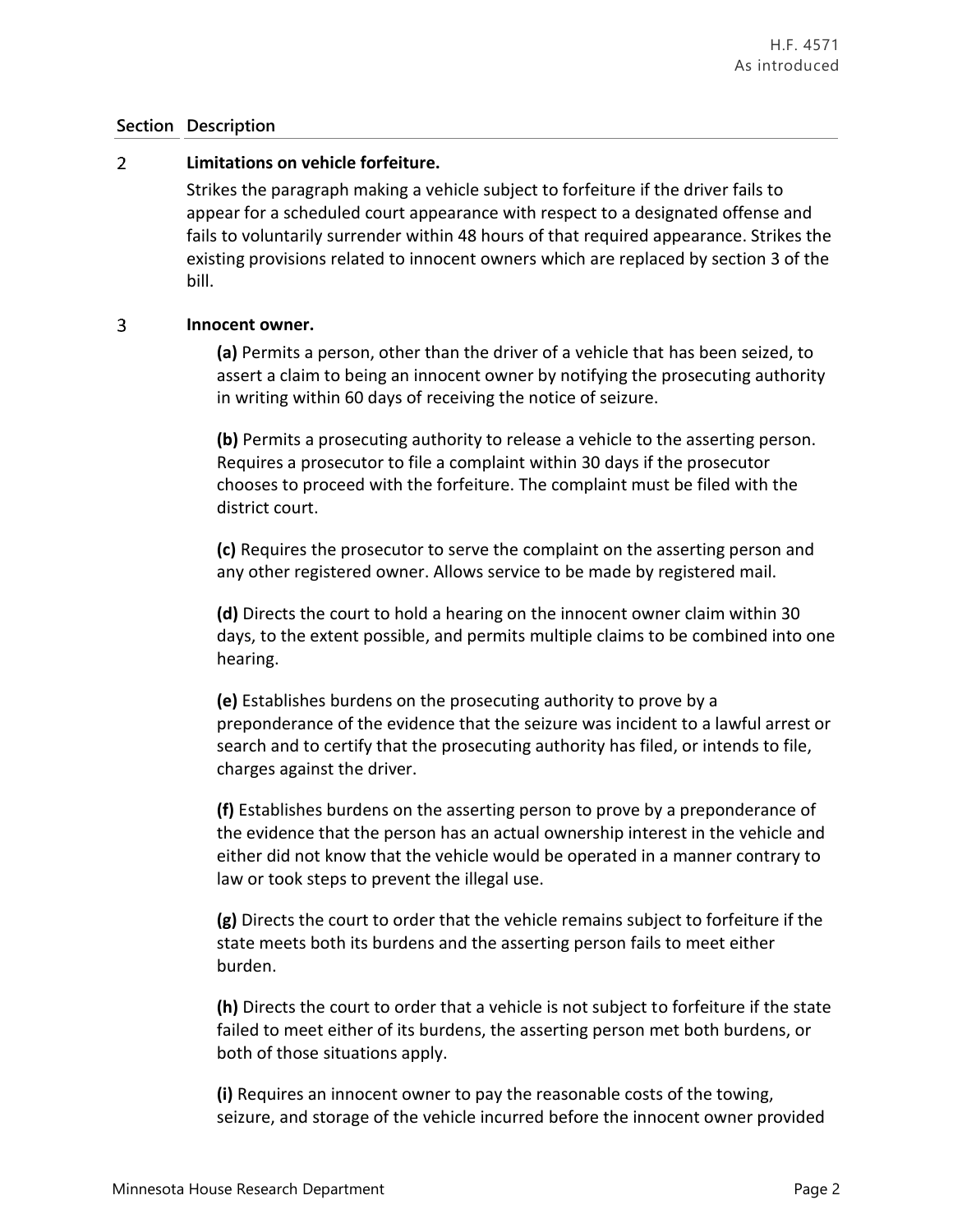notice to the prosecuting authority and any reasonable costs of storage incurred if more than two weeks pass after the court orders that the vehicle is not subject to forfeiture.

# $\overline{4}$ **Administrative forfeiture procedure.**

Requires forfeiture notices to contain a warning to person, other than the driver, who may have an ownership interest in a vehicle that has been seized describing the manner in which the person may assert an innocent owner claim. Makes a conforming change consistent with DWI forfeitures being limited to vehicles. Eliminates the court filing fee for a driver who contests a forfeiture.

# 5 **Disposition of forfeited vehicle.**

Identifies the specific ways in which a law enforcement agency or prosecuting authority can use money obtained through forfeiture.

# 6 **Exception.**

Provides that a forfeiture proceeding in relation to a DWI offense is stayed if the driver becomes a program participant in the ignition interlock program provided the driver either (1) committed a designated offense other than a first-degree DWI, or (2) is accepted into a treatment court dedicated to changing the behavior of alcoholand other drug-dependent offenders arrested for a DWI offense. Clarifies that a person's vehicle may be subject to forfeiture if the person operates any vehicle without an interlock device when the person's driver's license requires such a device. Current law does not include a reference to the driver's license requirement. Provides that a person's vehicle is subject to forfeiture if forfeiture was stayed after the person entered treatment court and the driver ceases to be a participant in treatment court for any reason. Replaces the option of posting a bond in lieu of a vehicle being forfeit with the option of surrendering a title. Practitioners have indicated that bonds were difficult or impossible to obtain.

# $\overline{7}$ **Subsequent unlawful use of seized vehicle; immunity.**

Provides that appropriate agencies (a defined term including law enforcement agencies), prosecuting authorities, and their employees are immune from liability for any harm caused by a driver to whom a vehicle is returned if they return a vehicle in good faith and within the course and scope of employment.

# 8 **Definitions.**

Defines "asserting person" for purposes of the forfeiture statutes in chapter 609 to mean a person, other than the driver alleged to have used a vehicle in the transportation or exchange of a controlled substance, who claims an ownership interest in a vehicle that has been seized.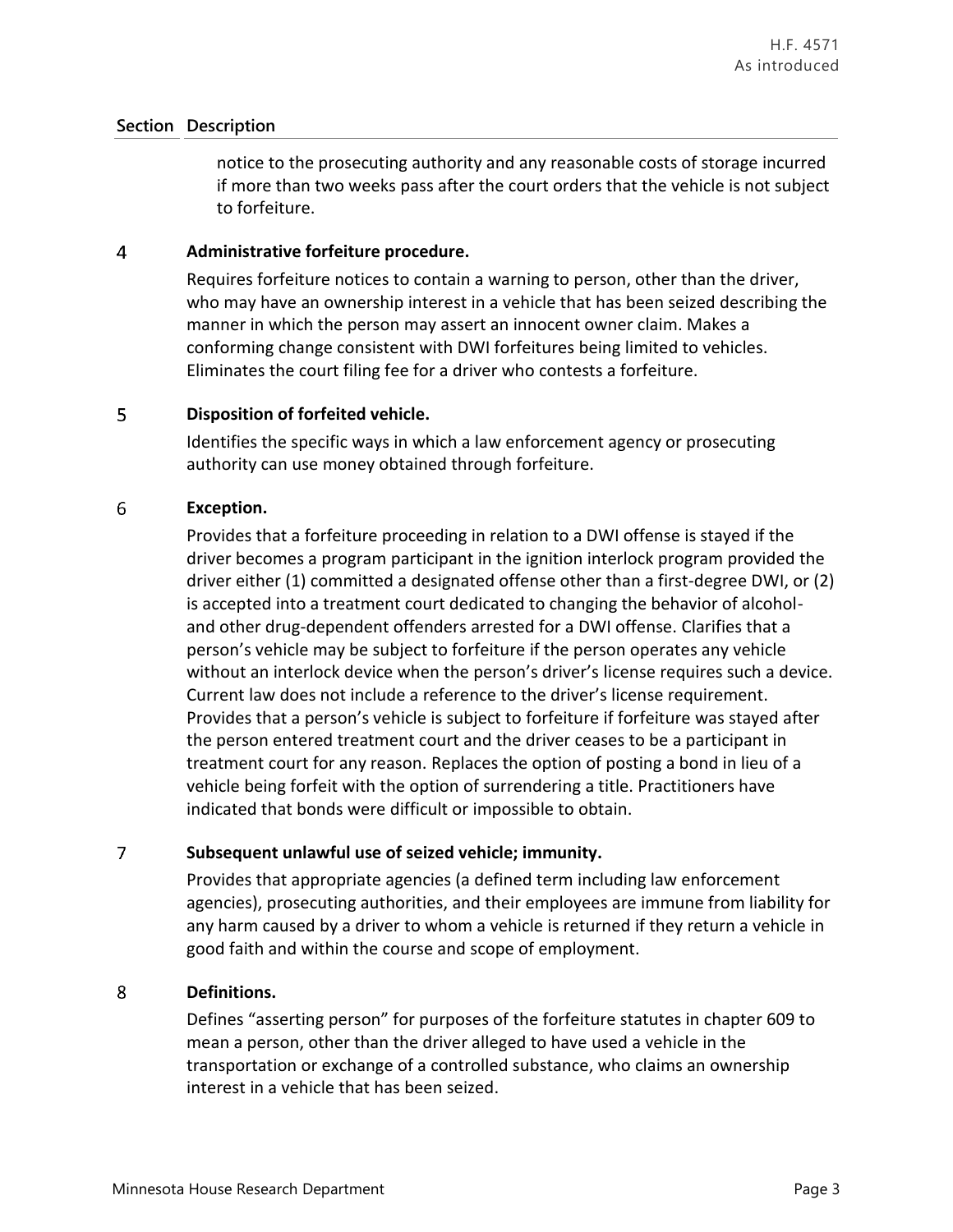# 9 **Transfer of forfeitable property to federal government.**

Prohibits the transfer of property subject to forfeiture under Minnesota's forfeiture laws to a federal agency if such a transfer would circumvent state law.

### 10 **Associated property.**

Provides that personal property and real property, other than homestead property exempt from seizure, is subject to forfeiture if it is an instrument or represents the proceeds of a controlled substance offense. The current statute permits forfeiture of homestead property, but the Minnesota Supreme Court found such forfeiture unconstitutional in *Torgelson v. Real Property*, 749 N.W.2d 24 (Minn. 2008). Provides that money is the property of an appropriate agency and may be recovered if that money was provided by the agency and marked or recorded as "buy money."

# 11 **Limitations on forfeiture of certain property associated with controlled substances.**

Provides that a vehicle is subject to forfeiture if it was used in the transportation or exchange of controlled substances intended for distribution or sale and the controlled substances had a value of at least \$100. Also states that money is subject to forfeiture only if it has a value of at least \$1,500 or there is probable cause to believe that it was exchanged for the purchase of a controlled substance. States that nothing in the limitation prevents the seizure of property for use as evidence in a trial or for any other lawful purpose.

# 12 **Records; proceeds.**

Makes a conforming change consistent with section 10 of the bill, striking the paragraph providing that certain property, real and personal, is subject to forfeiture.

# 13 **Property subject to administrative forfeiture.**

Establishes that money totaling \$1,500 and any precious metals or stones are subject to forfeiture if there is probable cause to believe that they represent the proceeds of a controlled substance offense. Further establishes that all money found in proximity to controlled substances is subject to forfeiture when there is probable cause to believe that the money was exchanged for the purchase of a controlled substance, and that any vehicle containing controlled substances with a value of \$100 or more is subject to forfeiture if there is probable cause to believe that the vehicle was used in the transportation or exchange of a controlled substance intended for distribution or sale. Establishes that money is the property of an appropriate agency and may be recovered if it is properly documented or marked and used as "buy money."

# 14 **Innocent owner.**

Establishes an innocent owner proceeding that is essentially identical to the proceeding described in section 3 of the bill. Instead of requiring that the prosecutor has filed, or intends to file, appropriate DWI charges, this section requires that the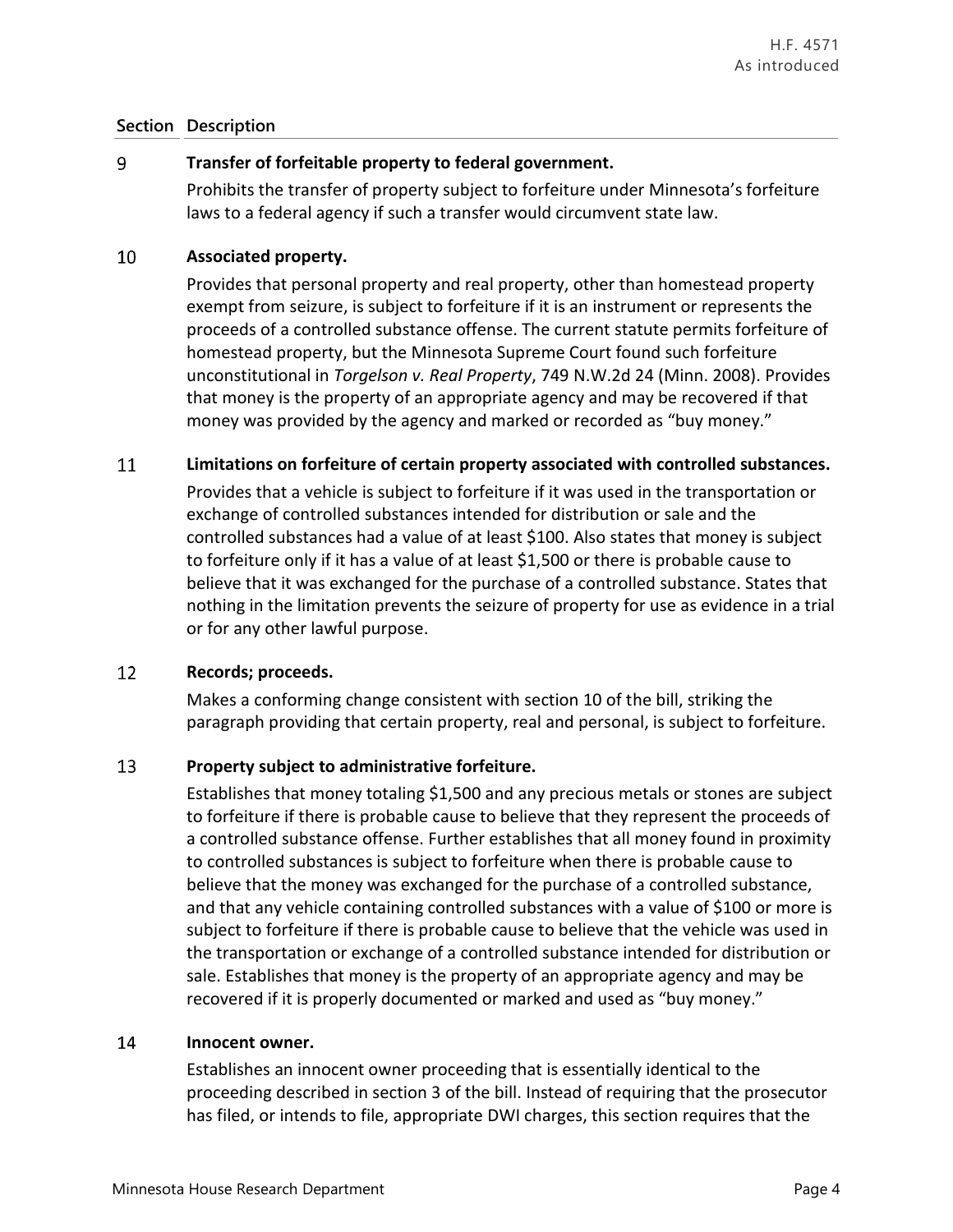prosecutor establish, by a preponderance of evidence, that the vehicle was used in the transportation or exchange of a controlled substance intended for distribution or sale.

### 15 **Administrative forfeiture procedure.**

Requires forfeiture notices to contain a warning to person, other than the driver, who may have an ownership interest in a vehicle that has been seized describing the manner in which the person may assert an innocent owner claim.

#### 16 **Distribution of money.**

Identifies the specific ways in which a law enforcement agency or prosecuting authority can use money obtained through forfeiture.

17 **Disposition of certain forfeited proceeds; trafficking of persons; report required.**

> Strikes the report on forfeiture required under current law. The bill establishes a new mandatory report.

#### 18 **Reporting requirement.**

Requires appropriate agencies and prosecuting authorities to provide the state auditor with information in 15 categories about each forfeiture occurring under the authority of the agency or prosecutor. Requires appropriate agencies and prosecuting authorities to provide the state auditor with a written record of the total amount of money or proceeds from the sale of forfeited property the agency or prosecutor obtained and the manner in which the money and proceeds were used. Requires the reports of specific forfeitures to be made quarterly and reports of the use of money or proceeds to be made annually. Directs the state auditor to report summary data, disaggregated by appropriate agency and prosecuting authority, to the legislature and to make the report available on its website. Permits the state auditor to perform an audit of an appropriate agency or prosecuting authority and requires any final audit to be provided to the legislature.

# 19 **Recidivism study.**

Directs the legislative auditor to conduct an audit on the efficacy of forfeiture and ignition interlock in DWI cases. The report should identify the financial impact of the programs, the efficacy in reducing recidivism, and any impact on public safety. The auditor must provide the final report to the legislature by January 15, 2024.

#### 20 **Repealer.**

Repeals section 609.5317 which governs the seizure of residential rental property.